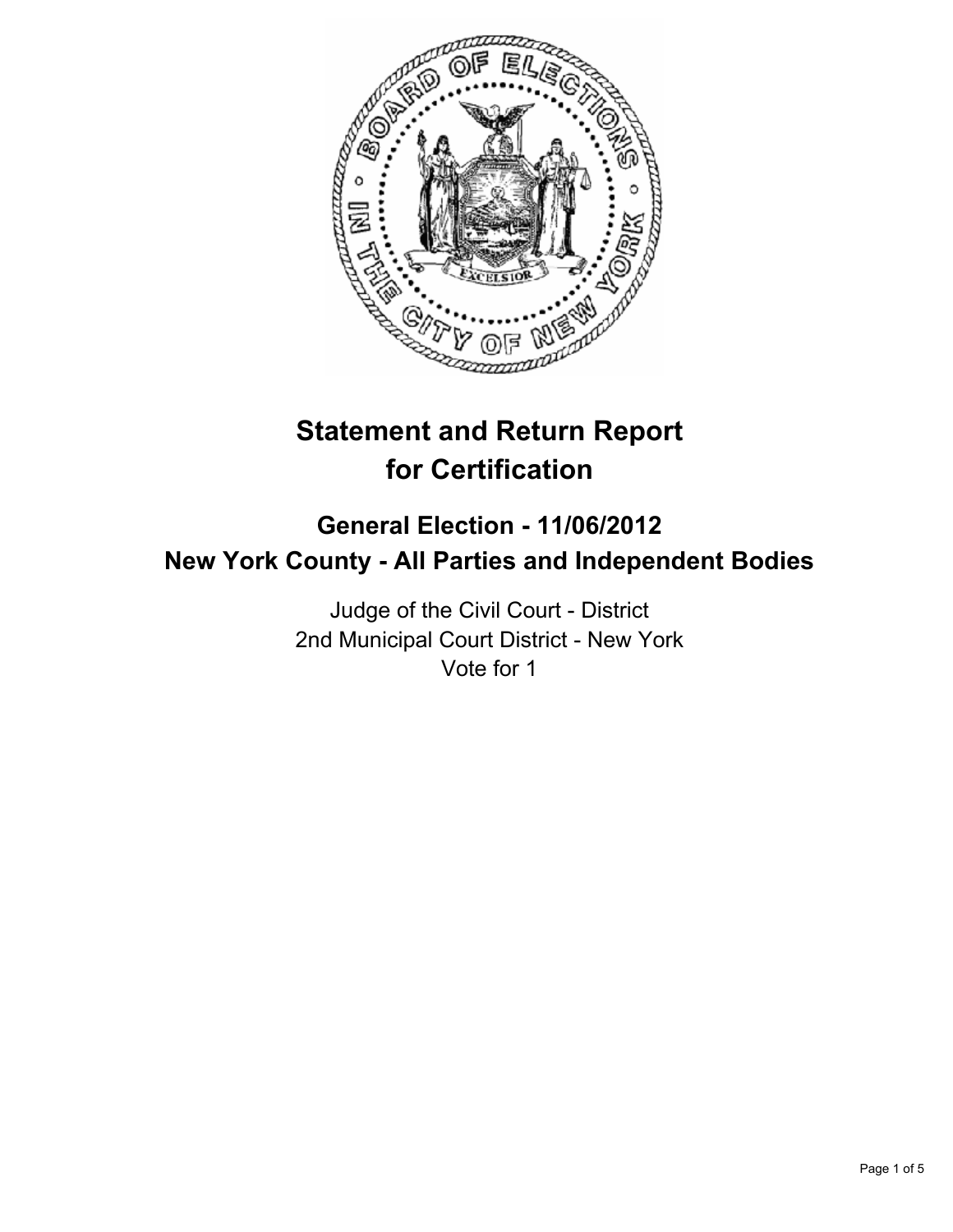

#### **Assembly District 65**

| <b>PUBLIC COUNTER</b>                                    | 18,357 |
|----------------------------------------------------------|--------|
| <b>EMERGENCY</b>                                         | 27     |
| ABSENTEE/MILITARY                                        | 447    |
| <b>FEDERAL</b>                                           | 270    |
| <b>SPECIAL PRESIDENTIAL</b>                              | 0      |
| <b>AFFIDAVIT</b>                                         | 2,038  |
| <b>Total Ballots</b>                                     | 21,139 |
| Less - Inapplicable Federal/Special Presidential Ballots | (270)  |
| <b>Total Applicable Ballots</b>                          | 20,869 |
| DEBRA ROSE SAMUELS (DEMOCRATIC)                          | 13,269 |
| DEBRA ROSE SAMUELS (REPUBLICAN)                          | 1,463  |
| ANDREW LAX (WRITE-IN)                                    | 1      |
| ARIC GREZ (WRITE-IN)                                     | 1      |
| BRYN GLASS (WRITE-IN)                                    | 1      |
| CONRAD AQASANIAN (WRITE-IN)                              | 1      |
| DANIEL MEYER (WRITE-IN)                                  | 1      |
| FRED LEDOWITZ (WRITE-IN)                                 | 1      |
| HARVEY MILK (WRITE-IN)                                   | 1      |
| HOWARD STERN (WRITE-IN)                                  | 1      |
| JAMES LESCZYSKI (WRITE-IN)                               | 1      |
| JOHN TRINGLE (WRITE-IN)                                  | 1      |
| LEE BROWN (WRITE-IN)                                     | 1      |
| NOEL ANN BRENNAN (WRITE-IN)                              | 1      |
| SYDNEY OLORODE (WRITE-IN)                                | 1      |
| UNATTRIBUTABLE WRITE-IN (WRITE-IN)                       | 17     |
| <b>Total Votes</b>                                       | 14,762 |
| Unrecorded                                               | 6,107  |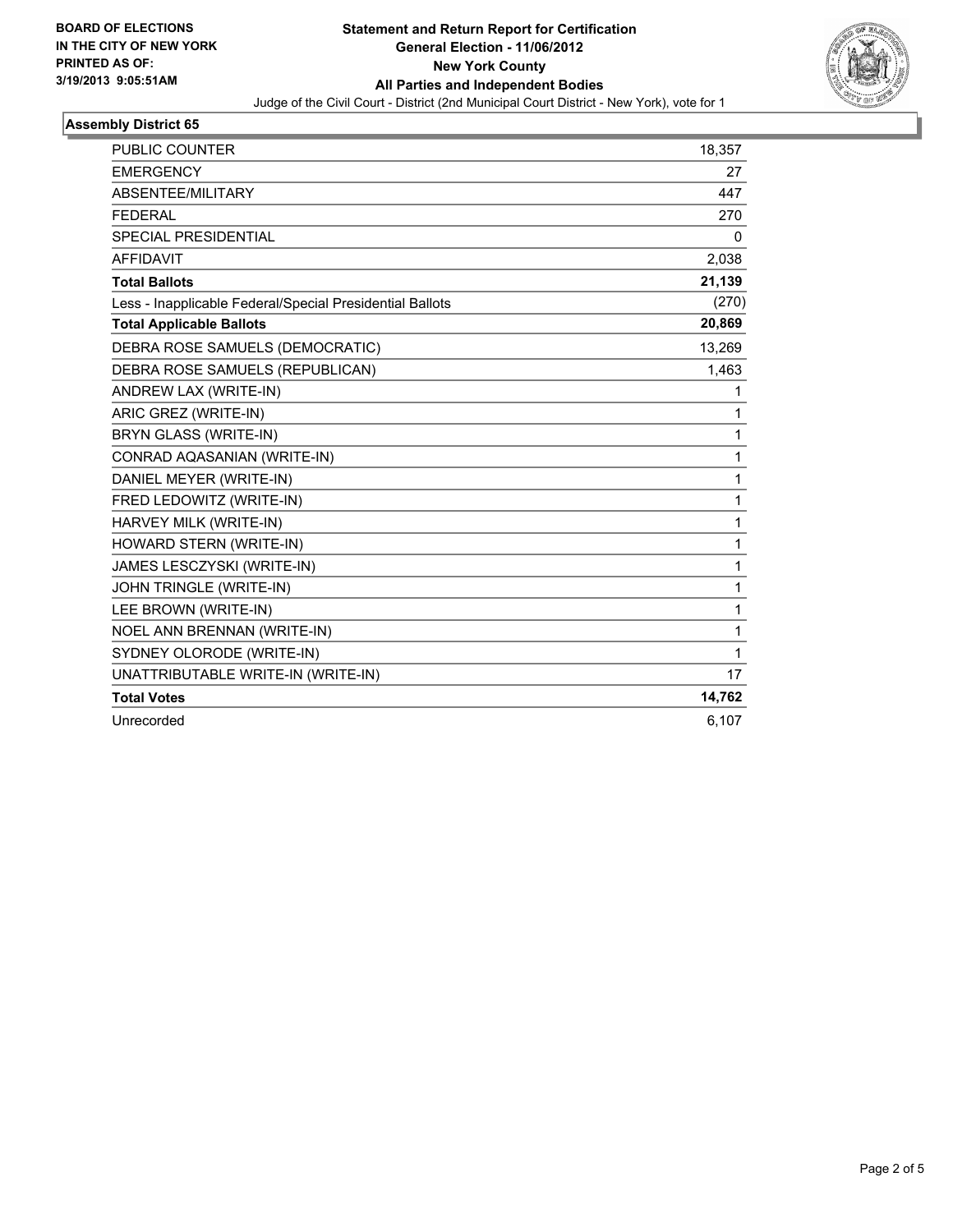

#### **Assembly District 66**

| <b>PUBLIC COUNTER</b>                                    | 15,327       |
|----------------------------------------------------------|--------------|
| <b>EMERGENCY</b>                                         | 0            |
| <b>ABSENTEE/MILITARY</b>                                 | 587          |
| <b>FEDERAL</b>                                           | 557          |
| <b>SPECIAL PRESIDENTIAL</b>                              | $\mathbf{0}$ |
| <b>AFFIDAVIT</b>                                         | 1,690        |
| <b>Total Ballots</b>                                     | 18,161       |
| Less - Inapplicable Federal/Special Presidential Ballots | (557)        |
| <b>Total Applicable Ballots</b>                          | 17,604       |
| DEBRA ROSE SAMUELS (DEMOCRATIC)                          | 12,199       |
| DEBRA ROSE SAMUELS (REPUBLICAN)                          | 1,468        |
| ALI YENAL (WRITE-IN)                                     | 1            |
| BRAD SCHOENFIELD (WRITE-IN)                              | 1            |
| <b>BRITNEY SPEARS (WRITE-IN)</b>                         | 1            |
| DEBRA SANERY (WRITE-IN)                                  | 1            |
| EMILY TABACUFF (WRITE-IN)                                | 1            |
| <b>GARY JOHNSON (WRITE-IN)</b>                           | 1            |
| JEFF KATZ (WRITE-IN)                                     | 1            |
| JOSH BARDARD (WRITE-IN)                                  | 1            |
| LES ESQUIRE (WRITE-IN)                                   | 1            |
| RACHEL SAGE (WRITE-IN)                                   | 1            |
| STEPHANE ADAMS (WRITE-IN)                                | 1            |
| UNATTRIBUTABLE WRITE-IN (WRITE-IN)                       | 12           |
| <b>Total Votes</b>                                       | 13,690       |
| Unrecorded                                               | 3,914        |

#### **Assembly District 74**

| <b>PUBLIC COUNTER</b>                                    | 14,917 |
|----------------------------------------------------------|--------|
| <b>EMERGENCY</b>                                         | 10     |
| ABSENTEE/MILITARY                                        | 364    |
| <b>FEDERAL</b>                                           | 220    |
| SPECIAL PRESIDENTIAL                                     | 0      |
| <b>AFFIDAVIT</b>                                         | 2,284  |
| <b>Total Ballots</b>                                     | 17,795 |
| Less - Inapplicable Federal/Special Presidential Ballots | (220)  |
| <b>Total Applicable Ballots</b>                          | 17,575 |
| DEBRA ROSE SAMUELS (DEMOCRATIC)                          | 11,582 |
| DEBRA ROSE SAMUELS (REPUBLICAN)                          | 742    |
| EVAN ROCHMAN (WRITE-IN)                                  | 2      |
| PATRICK BLANT (WRITE-IN)                                 | 1      |
| RACHEL MADDON (WRITE-IN)                                 | 1      |
| SIOBHAN NEVILLE (WRITE-IN)                               | 1      |
| UNATTRIBUTABLE WRITE-IN (WRITE-IN)                       | 9      |
| <b>Total Votes</b>                                       | 12,338 |
| Unrecorded                                               | 5,237  |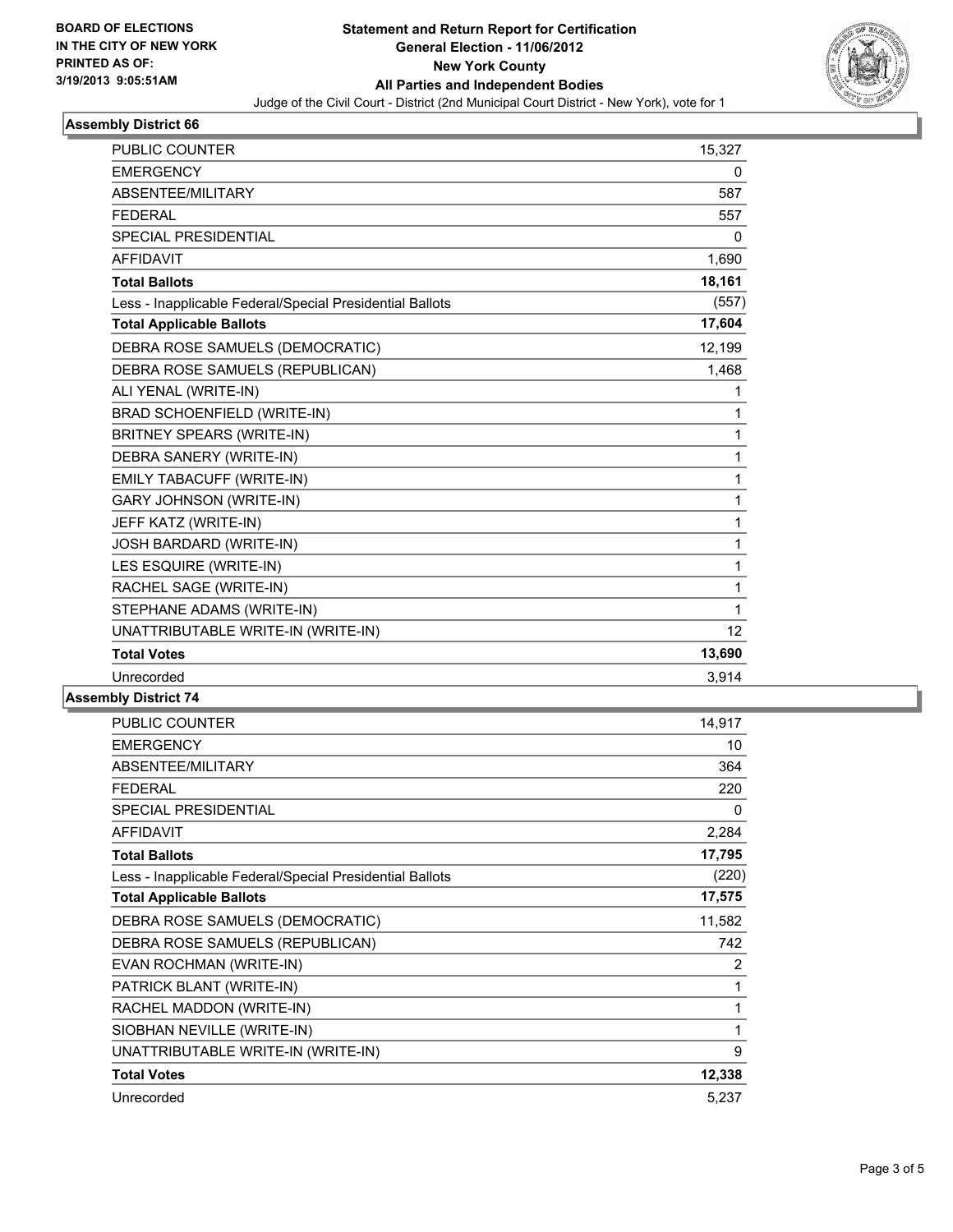

#### **Total for Judge of the Civil Court - District (2nd Municipal Court District - New York) - New York County**

| PUBLIC COUNTER                                           | 48,601  |
|----------------------------------------------------------|---------|
| <b>EMERGENCY</b>                                         | 37      |
| ABSENTEE/MILITARY                                        | 1,398   |
| <b>FEDERAL</b>                                           | 1,047   |
| <b>SPECIAL PRESIDENTIAL</b>                              | 0       |
| AFFIDAVIT                                                | 6,012   |
| <b>Total Ballots</b>                                     | 57,095  |
| Less - Inapplicable Federal/Special Presidential Ballots | (1,047) |
| <b>Total Applicable Ballots</b>                          | 56,048  |
| DEBRA ROSE SAMUELS (DEMOCRATIC)                          | 37,050  |
| DEBRA ROSE SAMUELS (REPUBLICAN)                          | 3,673   |
| ALI YENAL (WRITE-IN)                                     | 1       |
| ANDREW LAX (WRITE-IN)                                    | 1       |
| ARIC GREZ (WRITE-IN)                                     | 1       |
| BRAD SCHOENFIELD (WRITE-IN)                              | 1       |
| BRITNEY SPEARS (WRITE-IN)                                | 1       |
| BRYN GLASS (WRITE-IN)                                    | 1       |
| CONRAD AQASANIAN (WRITE-IN)                              | 1       |
| DANIEL MEYER (WRITE-IN)                                  | 1       |
| DEBRA SANERY (WRITE-IN)                                  | 1       |
| EMILY TABACUFF (WRITE-IN)                                | 1       |
| EVAN ROCHMAN (WRITE-IN)                                  | 2       |
| FRED LEDOWITZ (WRITE-IN)                                 | 1       |
| <b>GARY JOHNSON (WRITE-IN)</b>                           | 1       |
| HARVEY MILK (WRITE-IN)                                   | 1       |
| HOWARD STERN (WRITE-IN)                                  | 1       |
| JAMES LESCZYSKI (WRITE-IN)                               | 1       |
| JEFF KATZ (WRITE-IN)                                     | 1       |
| JOHN TRINGLE (WRITE-IN)                                  | 1       |
| JOSH BARDARD (WRITE-IN)                                  | 1       |
| LEE BROWN (WRITE-IN)                                     | 1       |
| LES ESQUIRE (WRITE-IN)                                   | 1       |
| NOEL ANN BRENNAN (WRITE-IN)                              | 1       |
| PATRICK BLANT (WRITE-IN)                                 | 1       |
| RACHEL MADDON (WRITE-IN)                                 | 1       |
| RACHEL SAGE (WRITE-IN)                                   | 1       |
| SIOBHAN NEVILLE (WRITE-IN)                               | 1       |
| STEPHANE ADAMS (WRITE-IN)                                | 1       |
| SYDNEY OLORODE (WRITE-IN)                                | 1       |
| UNATTRIBUTABLE WRITE-IN (WRITE-IN)                       | 38      |
| <b>Total Votes</b>                                       | 40,790  |
| Unrecorded                                               | 15,258  |